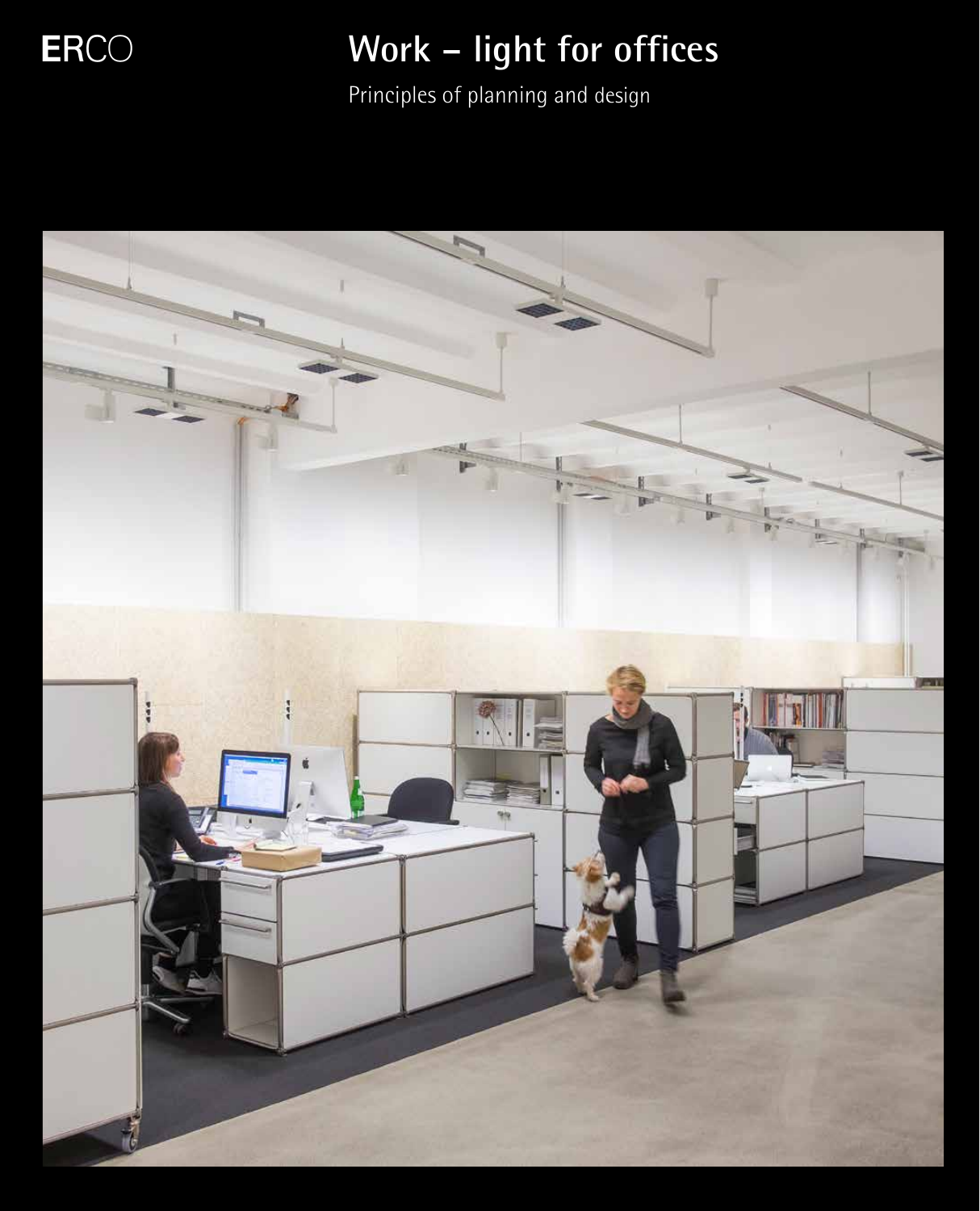

Technological and social developments determine our work methods – and therefore the appearance of offices. Knowledge work in the digital information society with its complex, frequently self-organised and constantly changing work sequences demands high levels of flexibility. For this reason the requirements made on floor layouts, furniture and lighting in offices are completely different from the world of work fifty years ago that functioned mainly with paper rather than digitally. The increasingly dynamic sched uling and complexity of digital processes demands highly concentrated dialogue- and project-orientated work with people and their needs at the centre. Not only office users but also building engineers need to respond to this and light is an essential component in providing people with produc tive and pleasant work surroundings.





### **Office worlds in transition** Knowledge work and office lighting

#### **The 1970s: horizontal visual tasks**

Processes and communication based on printed documents characterised work in offices over a long period, with employees processing information manually and storing it in fil ing systems. Visual tasks were focused on horizontal planes – small details such as handwritten information had to

### **Today: differentiated visual tasks**

Contemporary office work is no longer bound to specific loca tions and times due to the digi tal networking of data and com munication. However, due to the increasing pressure of innova tion, analogue work on drawing boards and whiteboards as well as places for creative discussions remain relevant. Interior design responds to this transition by designing modern offices as hybrid spaces, and a combina tion of traditional office struc -

### **The 1990s: horizontal and vertical visual tasks**

Computers with increasingly rapid operation revolutionised not just the method and speed of data processing but also communication in offices. Even though a large part of docu mentation was still paper-based in the early era of digitalisation, the appearance of offices fun damentally changed. n addition to horizontal visual tasks for the processing of printed docu ments, vertically aligned, high ly reflective screens now placed demands on the glare control of luminaires, whilst storage space for paper documents

be clearly legible. The use of high quantities of fluorescent lamps achieved the required illuminance levels throughout the office and during planning the office quality took a back seat to the efficient utilisation of the space – large offices with flat illumination were the standard.

tures and comfortable atmos pheres promotes collaborative work. Processes, documents and knowledge management are digitally organised. Illuminated screens and both horizontal and vertical display surfaces move the focus and office lighting moves away from pure worksta tion lighting to differentiated architectural lighting with high visual comfort that assumes a variety of functions.



decreased. Economic pressure also increased due to globalisa tion and with this the demands made on productivity and the spirit of innovation. Simultaneously, awareness increased for the responsible handling of natural resources and the importance of a high quality of wellbeing for effi cient work.

### **Corporate lighting: creating brands with light**

In the race for qualified employees, offices are not only spaces complying with the functional demands of productive work – the architecture represents the company as a brand by reflecting its attitude to employees and customers. Work stations, relaxation areas and prestigious zones all have the same level of importance and increasingly flow together. Area design is implemented accordingly, i.e. interior design and lighting within individual zones according to the specifi cally desired function. This perception-orientated method of design demands high quality of light in all areas and thanks to specific lighting levels precisely matched to the utilisation is more cost-efficient alternative compared to flat lighting across the whole area.



### **Visual comfort at work**

The demands on work in our specialised knowledge society are increasing, whilst work processes become increasingly interdisciplinary and networked. As a consequence, office work is developing away from constant work at specific workstations to a more spatially flexible sequence of differ ent activities – meetings, presentations, work within teams and single quiet areas require differentiated spatial struc tures and individual lighting. A sense of wellbeing is not only achieved by comfortable, ergonomic interiors – light is less obvious but just as relevant. High visual comfort and distri bution of brightness according to the activity in the space provides high visual quality and good spatial orientation, which in turn leads to concentrated, productive work.



### **Reliable lighting solutions**

Due to the need to keep maintenance and energy costs low in office construction projects, qualitative parameters are often neglected in planning decisions. The demand for energy efficiency is closely linked to the lighting concept itself and cannot be randomly derived from specifications on product data sheets, but requires individual lighting calcu lations. Perception-orientated lighting design for example saves energy by ensuring that light is emitted precisely onto the required area instead of simply floodlighting the room. Also important are manufacturer specifications for lumen maintenance and operating time, as these influence sound statements concerning long-term maintenance costs and future investments.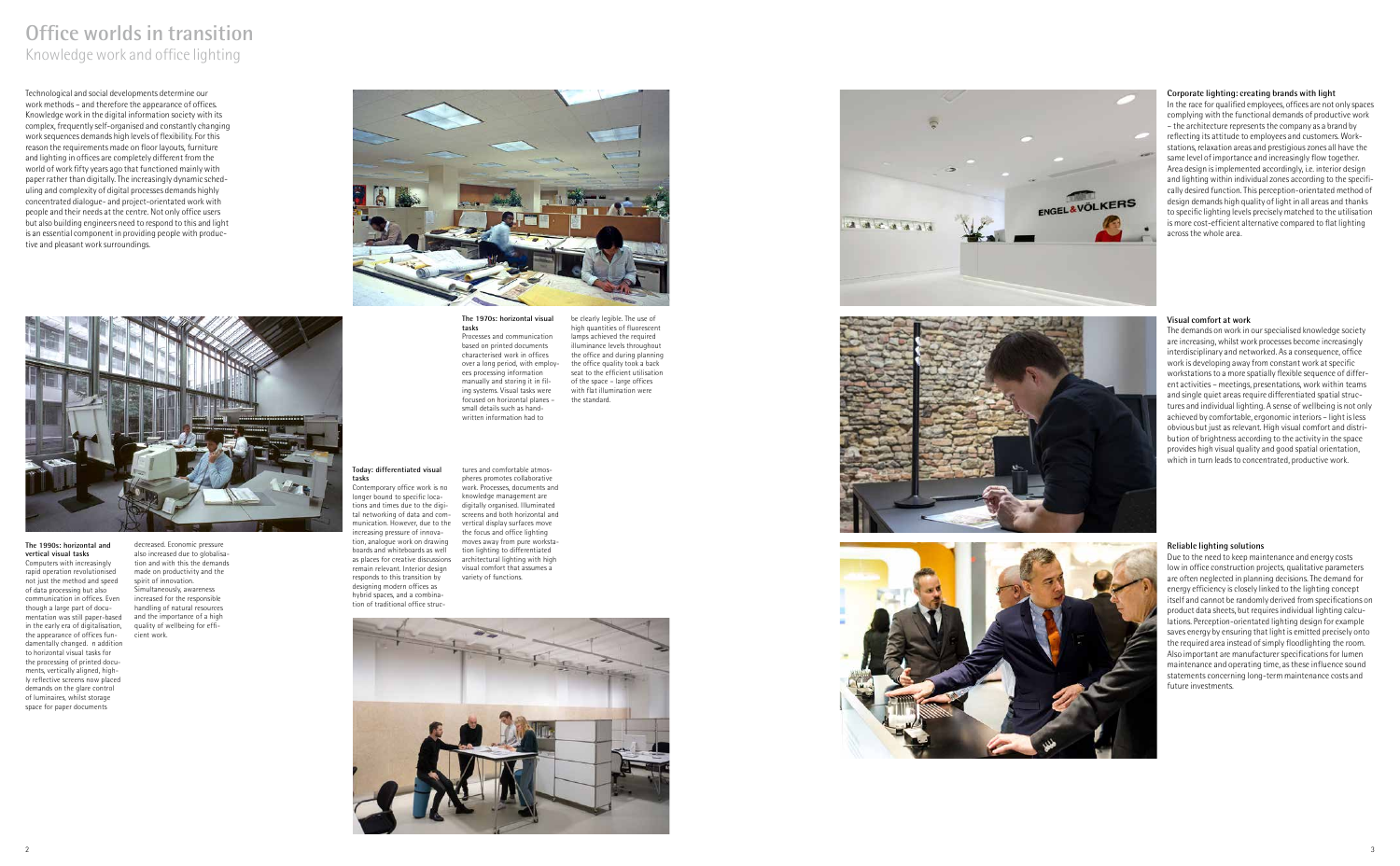## **Office design in practice**  Five parameters for selecting luminaires

Concentrated work requires appealing work surroundings with high visual comfort. For each project it is essential to consider the quality of light, but when specifying luminaires aspects such as long-term cost-efficiency are also very important. The aims of employees, companies, operators and designers far exceed this and architects, lighting designers and electrical contractors appreciate extensive ERCO services ranging from concept support to on-time delivery. The effi ciency of a lighting installation is particularly relevant for operators, whereas employees appreciate product quality where flicker-free light and dimming provide comfort at their place of work. From the company's point of view, light ing enables far more than just traditional visual tasks if it is transformed into corporate lighting as a component of brand communication – as achieved by ERCO in many projects around the world.

For more office projects see: www.erco.com/work



The headquarters of Mace in London creates a prestigious reception with wallwashing and high quality of light – uniform distribution of brightness, col our consistency of the LEDs and high-quality product details achieve a striking brand pres ence for Mace.



The example of the Engel & Völker Market Center in Madrid demonstrates that flexibility and efficient ERCO lighting tools pay off several times over: for glob al companies with local subsid iaries that rapidly change and expand, a flexible infrastructure with track is a sustainable solu tion. Luminaires can be simply repositioned or taken to the next larger location.



### Quality of light

### Flexibility

Outstanding product quality succeeds in applications ranging from open-plan offices to work ing at home – and LED control gears and lenses developed in-house by ERCO, contribute significantly to the ergonomics. Users can work comfortably with flicker-free light with uniform distribution and dimming from 100% down to 1% via pushbutton.

Good office lighting supports identity both for customers and employees and with individual lighting concepts it makes the most out of prestigious corporate spaces such as those of Bodega Portia, designed by Foster + Partners. Pleasant workstation lighting expresses a sense of esteem for employ ees and supports them in iden tifying with their company.



Contemporary office lighting with ERCO lighting tools brings together efficiency with maxi mum visual comfort for variable work situations. In the logistics centre of the internationally active distributor and airport retailer Gebr. Heinemann in Hamburg, the suitable illumi nance values and optimum glare reduction of compact ERCO LED downlights help to create a pleasant working environment.





### Efficiency

### Product quality

### Identity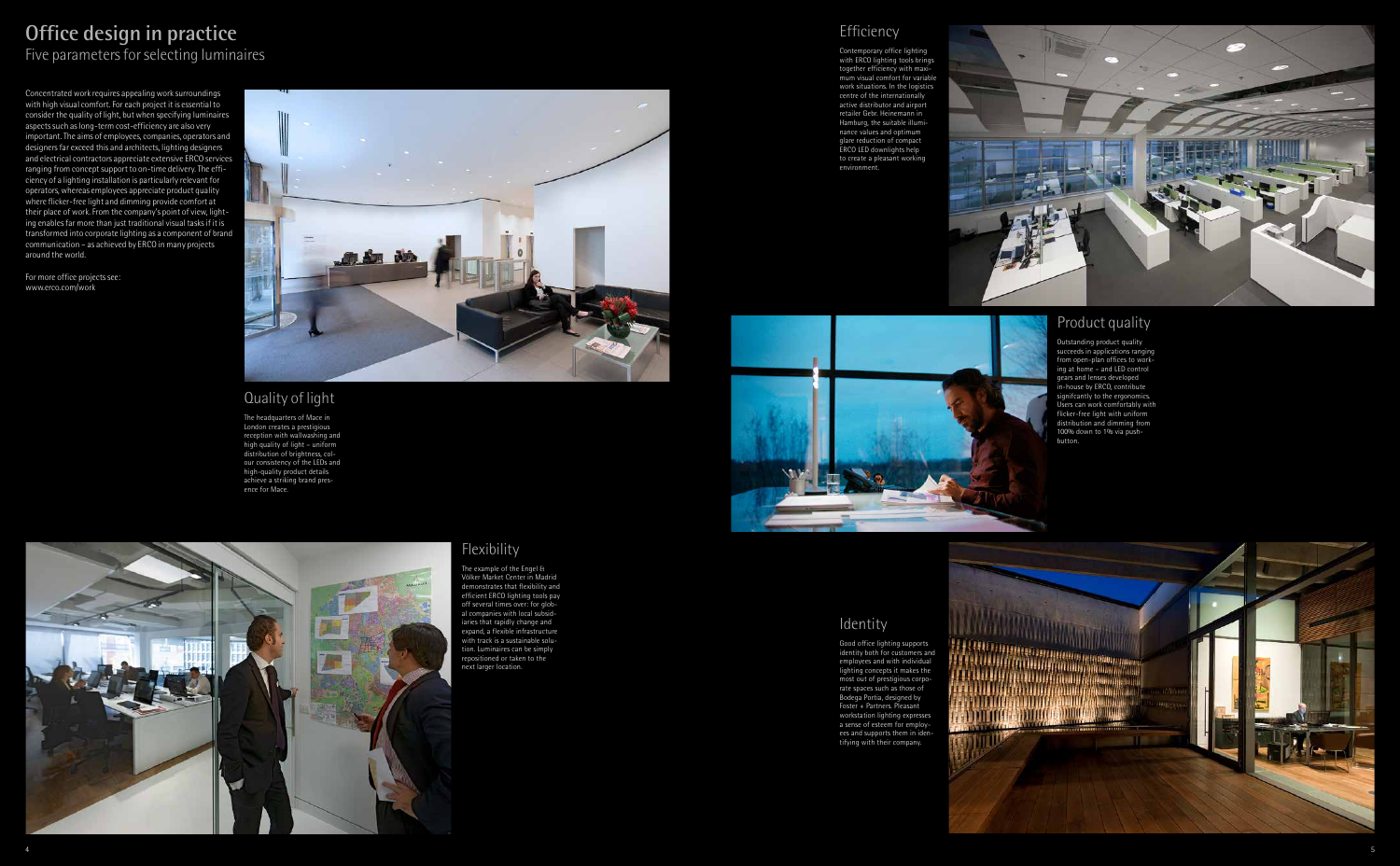Office lighting needs to satisfy a variety of requirements – in each project designers are faced with the challenge of bringing together standard specifications, economic targets, organisational framework conditions and design aspects into a single lighting concept.

A theoretical model of lighting functions helps to evaluate the quality of lighting not just according to purely quantitative criteria such as illuminance or energy efficiency figures. It distances lighting from the static room cubature to focus on the utilisation of a spatial situation, both the interior as well as facades and the exterior. This form of zoning allows individual tasks to be identified: should a spatial area serve a representative role, provide guidance, make concentrated work possible, support open communication or offer inspiration and variety?

## **Lighting functions** Which functions does light fulfil in office buildings?

- $\rightarrow$  Vertical lighting supports a sense of generosity in the reception area by lending the space distance and allowing it to be viewed from outside.
- $\rightarrow$  Accent light establishes hierarchies of perception to provide orientation in large, unfamiliar spaces. It also ensures brilliant material surfaces and establishes visual references between the interior and exterior.



The model enables designers to flexibly respond to a high diversity of architectural situations and work methods within an increasingly dynamic world of work, as well as modularly grouping lighting tasks and scaling spatial areas according to needs. It therefore provides the ideal basis for qualitative, perception-orientated lighting design.

- $\rightarrow$  Linear lighting confidently guides through open spaces and enables the precise, efficient illumination of circulation zones without impacting on adjacent work areas.
- Vertical lighting emphasises the direction of room elements and lends more width to narrow corridors. In this way a bright spatial impression is also created in areas with low daylight – a feeling of safety is communicated.



Facades, entrances and reception areas provide companies with the first opportunity of presenting themselves as a brand via the office architecture. Light sculpts architectural details and subtly communicates attributes such as openness and transparency. For a prestigious, inviting atmosphere a lighting concept must include both vertical lighting and accent light.

- $\rightarrow$  Vertical lighting on uniformly illuminated walls creates soft, diffuse light in the space. Balanced contrasts and a defined background provide the ideal setting for video conferences.
- $\rightarrow$  Horizontal general lighting with wide light distributions creates a balanced ratio of cylindrical and horizontal illuminances.



Good orientation increases the level of acceptance of a building – as linear illumination light guides through the space and as wallwashing it creates the room borders. Vertical lighting also improves the quality of circulation areas thus promoting spontaneous, relaxed discussions between colleagues.

> $\rightarrow$  Accent lighting creates private zones for undisturbed contemplation. Low general lighting and brighter zones create stimulating hierarchies of perception.

 $\rightarrow$  Vertical lighting in areas behind screens creates visually calm surroundings by reducing contrasts that in turn

 $\rightarrow$  Horizontal lighting places focus onto the work area. Important: good glare control and correct luminaire layouts prevent disturbing reflections on digital devices

### Representing

### Guiding

At the start of each lighting project it makes sense for lighting designers to ask the following three questions for each required functional area:

- **1 Why do we illuminate?** Which strategic, architectural or functional meaning does the room or spatial zone have?
- **2 What can light achieve?** Which office tasks can be supported via the lighting to optimise the room utilisation?
- **3 How is the ideal lighting solution?** Which individual lighting strategy and methods of lighting are suitable as the basis for lighting design?





Whether it's concentrated negotiations or creative brainstorming, one or several participants, at conference tables or via video conference – personal discussions enable efficient agreement processes in everyday office work. High cylindrical illuminances achieve well balanced facial brightness.

Offices are increasingly providing areas for seeking inspiration and gaining a change in perspective – for example with drawing tables, whiteboards, workshop equipment, reading corners, billiard tables or table tennis that enable creative breaks. Stimulating accent light forms a contrast to the uniform brightness at office workstations, helping to create more intimate areas for contemplation or intensive, creative discussions.

A clear focus is needed for the analysis of complex interrelations, coherent communication and working out innovative approaches. High visual comfort from vertical lighting and individual task-lighting provide the basis for consistent con-

centration and productive work.

prevents eye fatigue.

and paper documents.



Concentrating

### Communicating

### Inspiring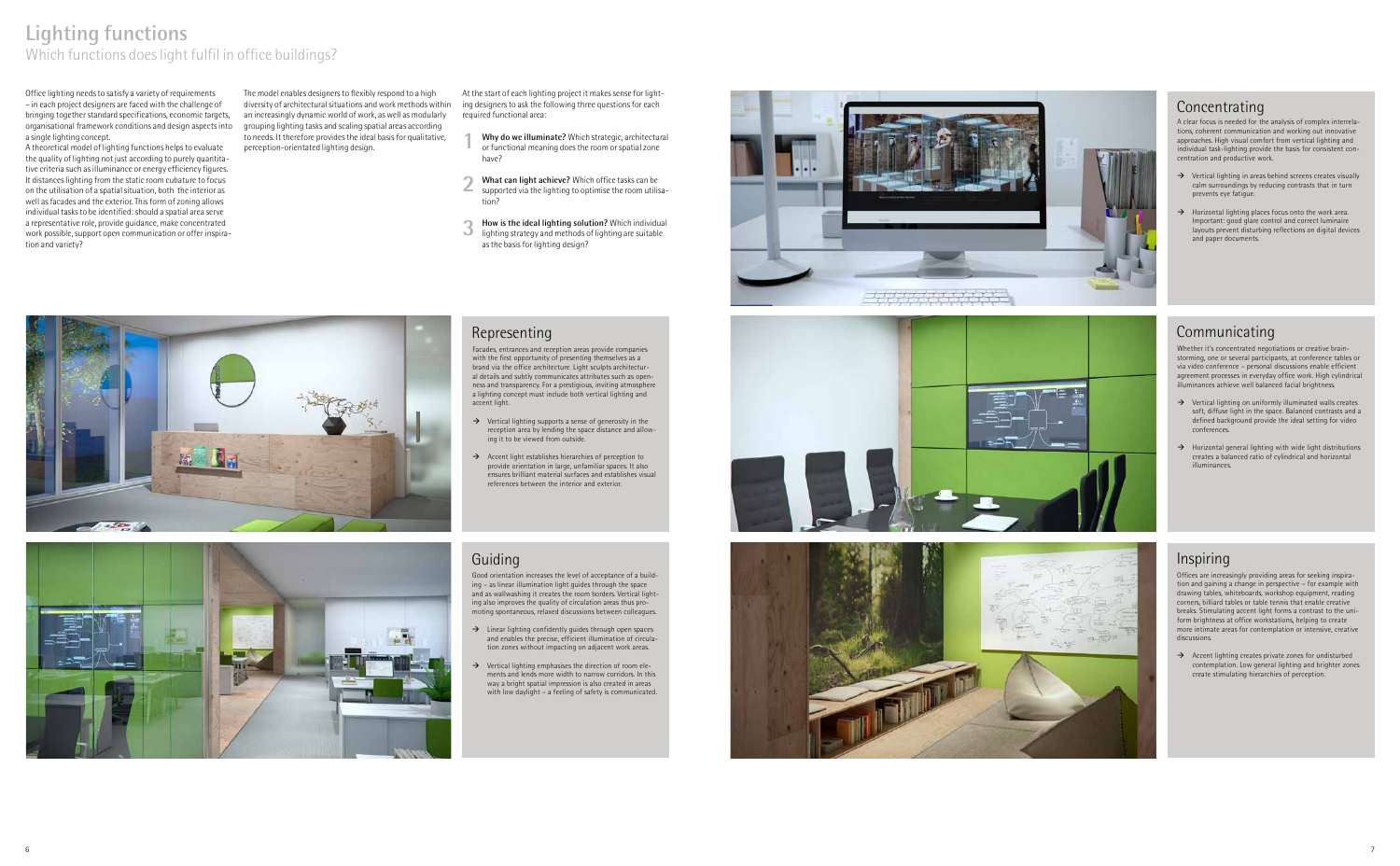

## **The office workstation**

Criteria for workplace lighting – re-evaluated

#### **Visual task at the workstation**  A lighting level of 500lx is normal for office workstations, with the individual visual task not being taken into account. In many cases illuminated screens determine our everyday work. Horizontal lighting of 300lx is sufficient in such situations and this should be adaptable via a task light depending on ancillary activities and the user's vision.

### **Field of view during work**



Quantitative office lighting is orientated to horizontal visual tasks on desks, the immediate surroundings and the background. However, this approach neglects the field of view towards vertical planes with computer work. In such cases the vertical room borders should also be taken into account to correspond to actual viewing habits.







### **Reflections on work**

**equipment** Reflections from luminaires on screens, keyboards and printed media impair visual acuity and may cause fatigue and headaches. Apart from luminaire glare control, the individual, precise arrangement of luminaires is often neglected, but is decisive for avoiding reflected glare.

### **The office workstation**

ing avoids strong contrasts. A horizontal surface traditionally illuminated far beyond the desk itself no longer corresponds to contemporary office workstation activities. Good lighting must fulfil the following criteria:

Despite significantly changed work processes and the era of digital lighting technology, office lighting is still often designed according to principles dating back 30 or 40 years. However, today's way of working requires an interpretation of standards and directives that either detaches itself from these traditional approaches or expands on them.

### **Lighting design according to office standards:**

**derivations and challenges**



Until the end of the 20th century the arrangements for filing, desk tops and typewriters for efficient, paper-dominated processes required bright, uniform lighting that extended far beyond the actual desk surface. As a result of this, a uniform carpet of light covered the rows of desks arranged in rectangular grids. With the onset of electronic data processing,

#### **The contrast ratio to the surroundings**  A balanced contrast ratio between the backlit screen and the space behind increases

visual comfort in the field of view. The spill light from wide distribution general lighting is not sufficient for this – only uniform wallwashing achieves a bright, generous spatial

impression.

### **Glare from luminaires**

Designers are able to evaluate glare in the field of view caused by luminaires using the UGR (Unified Glare Rating) procedure. The UGR value describes a specific luminaire arrangement and is not a quality criterion for individual luminaires. Important: specifications from datasheets are merely tabular values for a rectangular referential space with a uniform configuration of luminaires. Actual glare must be individually calculated according to the observation position. With good lighting design, luminaires with UGR<22 can also be used without glare in offices.

#### **The social environment: facial recognition**

Good modelling is essential for communication in offices. To achieve this, lighting must provide a compromise between high vertical illuminances in the space and good glare control in the viewing direction of the workstation. A combination of directed light and an indirect light component is ideal.



narrow distribution luminaires were increasingly installed to limit reflected glare on screens, with the narrow light beam concentrating light on horizontal planes.

The disadvantage: strong shadowing and dark ceiling and wall areas impaired spatial perception and impeded the bright-dark adaptation of the eye between the screen and the surroundings. The EN 12464-1 standard valid in Europe and adapted for many countries in the world identified these At ERCO, people and their perception have always been risks and now specifies both qualitative and quantitative criteria for lighting. However, conventional quantitatively orientated design concepts continue to reduce office lighting to horizontal illumination and evaluating visual comfort with the UGR values in data sheets.

### **Requirements of tomorrow's office lighting**

Equipping and organising modern office spaces is orientated to the diverse activities of their users. This approach must also be reflected by the lighting, and minimum normative standards must be taken into account concerning the planes to be illuminated, the lighting level and selection criteria for luminaires.

focused on, meaning we manufacture office luminaires compliant to standards but we also advocate planning that generates high visual comfort via qualitative, user-centered lighting design.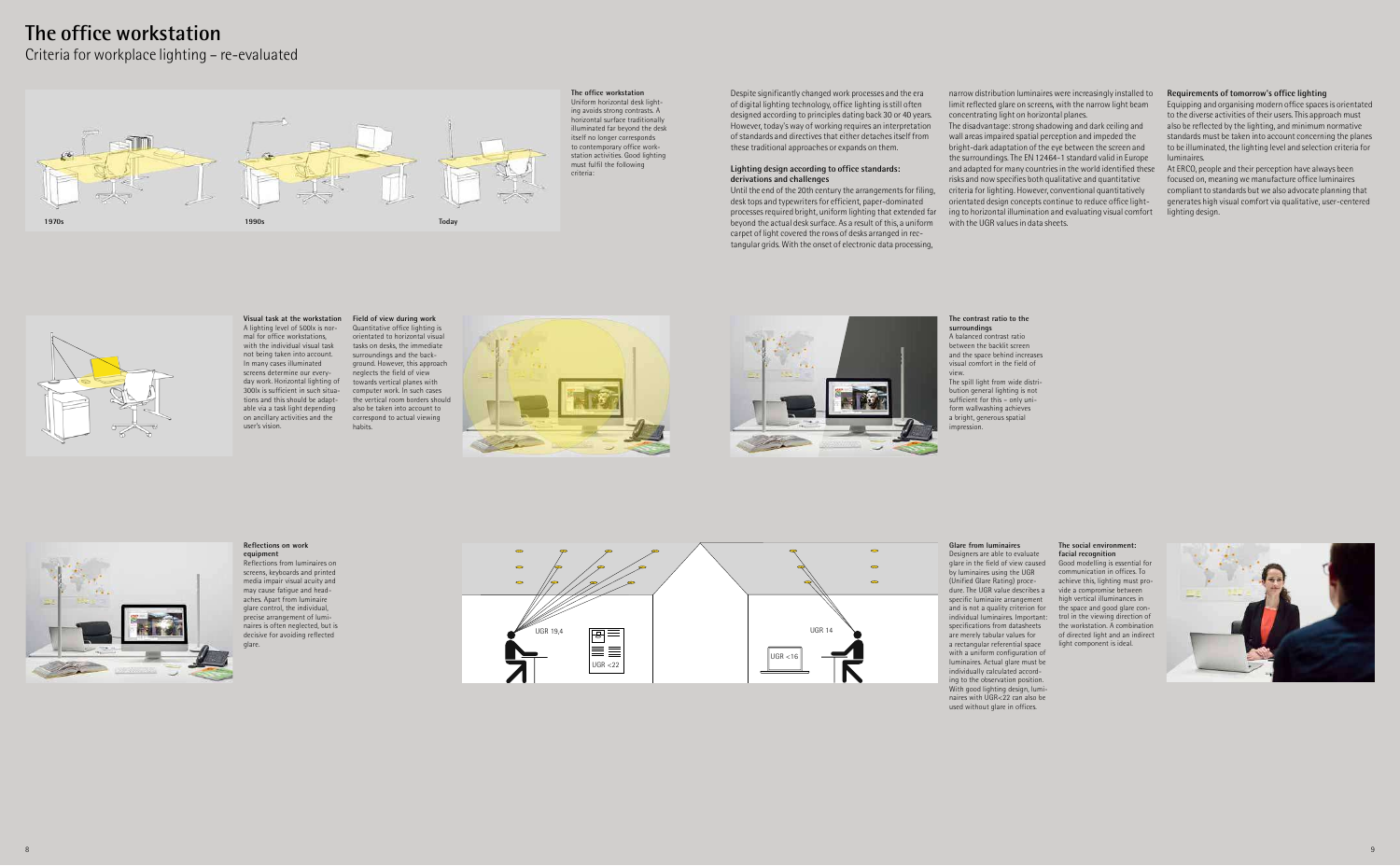

## **Lighting design tips for office workstations**

How does light support concentrated work?





### **Vertical lighting** The lighting level of the back-

ground is decisive for a harmonious distribution of brightness when working on computer screens. Simultaneous wallwashing achieves visually calm surroundings for concentrated work on screens.

### **Horizontal lighting**

Uniform horizontal lighting supplements backlit media for viewing documents on the desk for example. Good visual comfort is created by using glarereduced luminaires arranged correctly.











The focus of any office project is the workstation, and this is where the difference between qualitative and quantitative office planning becomes clear. Here we have compiled the most important criteria for the contemporary lighting design of workstations.

Routine activities and the analysis of complex tasks both require a clear focus. In such cases a calm environment helps, along with individually adjustable workplace lighting. Several years ago lighting design focused on the uniform distribution of brightness in the area of the horizontal working plane and its surroundings, but today a harmonious brightness distribution between the illuminated screen and its vertical surroundings is decisive for fatigue-free work on computer screens. Bright room surfaces reduce the need for adaptation to ambient brightness. When talking to colleagues or hosting video conferences, sufficient brightness on faces is also important for congenial communication.

**Save energy via appropriate illuminances** In terms of the visual task, a monitor needs no additional lighting. Designs with a random 500lx for the complete desk are no longer appropriate, nor energy efficient. 300lx is suitable for simple activities such as taking notes. Task lights provide flexible adaptation to higher values for those with poorer vision, e.g. due to age.

### **Four lighting criteria for office workstations**

#### **Create balanced contrasts for relaxed vision**

A uniformity value of 0.6 is suitable for low-contrast lighting on horizontal work planes. However, visual tasks usually focus on a uniformly backlit monitor and therefore uniform wallwashing is required for balanced brightness contrasts in the monitor surroundings.

#### **Improve concentration with good glare control**

Direct and reflected glare decrease visual comfort at office workstations. To avoid such conditions luminaires must have good glare control and must be correctly arranged. Only a simulation can verify if an arrangement complies with the specification of UGR<19; values in data sheets merely refer to matrix arrangements in rectangular reference rooms.

### **Use vertical lighting for good facial recognition**

In addition to uniform wallwashing, vertical illuminance at the place of work is also needed for good facial recognition. At least 150lx is required cylindrically at head height to ensure pleasant communication between colleagues and when hosting video conferences. In such cases the ratio of cylindrical to horizontal illuminance determines the modelling of facial features and should be between 0.3 and 0.6.



### **Flexible workstation lighting**

Task lights enable employees to comfortably set their own lighting levels – either for reading small print or because personal preferences simply demand more light on particular days.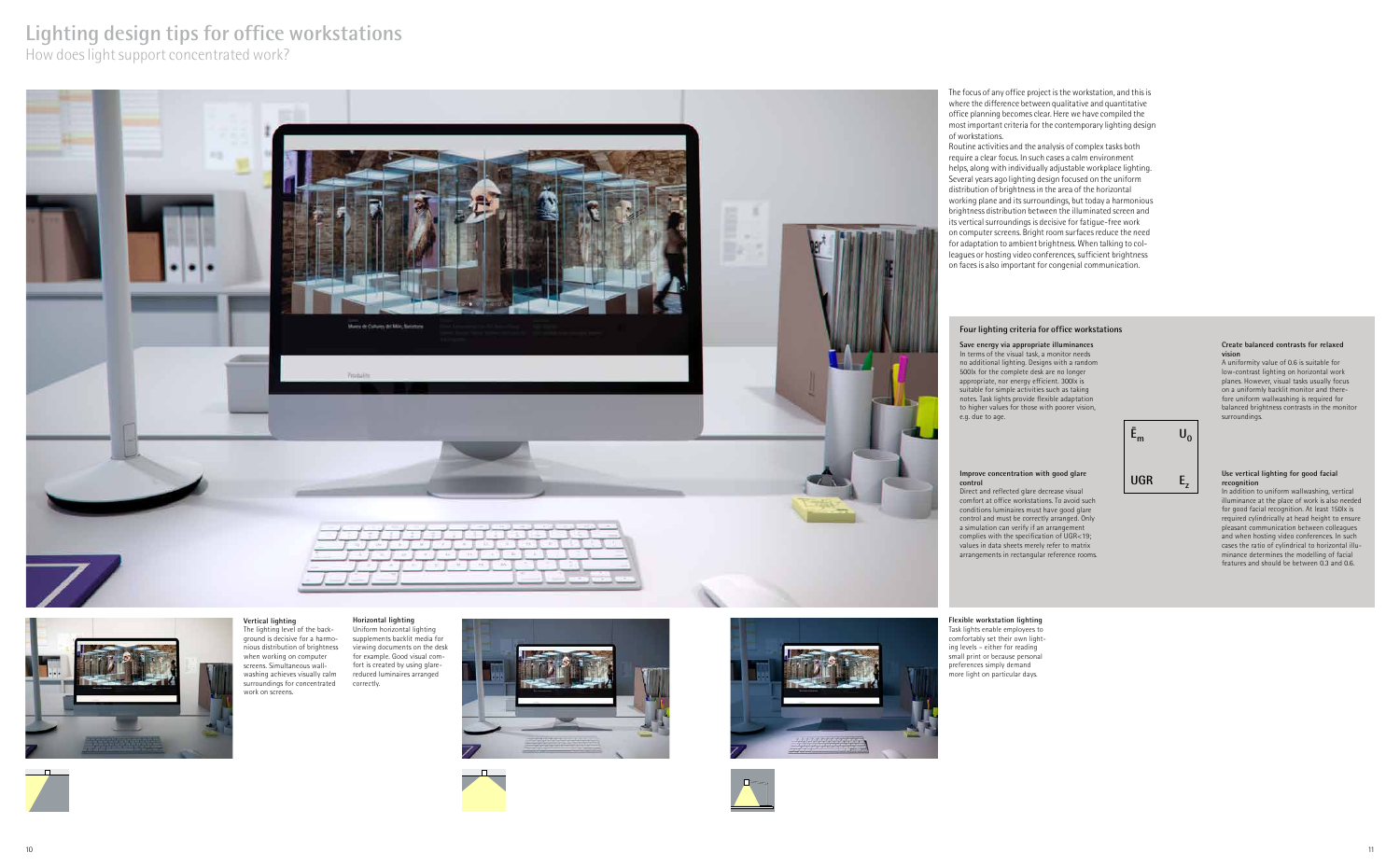### Conventional lighting design for offices

LED recessed luminaire

Stringent specifications and traditional design approaches with only uniform general lighting without perception hierarchies, lead to unsatisfactory lighting solutions in offices. Neglecting the specific use and a bland overall impression are typical disadvantages. In contrast to such lighting concepts based on quantitative factors, perception-orientated design aims to divide the space into zones for individual needs. LED recessed luminaires with various light distributions can be positioned at specific points and achieve efficient lighting with high visual comfort due to differentiated light distributions. This approach creates lighting solutions matched to the specific visual task and spatial effect. Furthermore, illuminated vertical surfaces not only increase perceived brightness but also improve spatial perception. Using efficient lighting tools and placing importance on intelligent luminaire arrangements, creates economic lighting solutions orientated to current standards and user requirements.





### **Lighting design by comparison** Can office lighting be attractive and cost-efficient at the same time?



### Qualitative lighting design for offices

Zonal lighting analyses where the user needs light – luminaires with good glare control and simultaneously high cylindrical illuminances illuminate the workplace, enable good visual comfort and achieve good facial illumination. Illuminated vertical surfaces ensure a bright spatial impression and balanced contrast conditions for work on screens. Illumination of the circulation area in the central aisle also allows pleasant orientation.

### Summary

sion are created.

**Conventional LED matrix lighting** 



With nominal illuminance of at least 500lx in the workstation area:

| No. of luminaires         | 32   |
|---------------------------|------|
| Connected load (W)        | 622  |
| Wattage per area $(W/m2)$ | 3.93 |



A matrix solution with panel lights does not take into account the visual task of the user. Energy needs for sufficient lighting also increase and the low-contrast impression in the space appears undefined and uninteresting.





**Key figures** With nominal illuminance of at least 500lx in the workstation area:

No. of luminaires 35<br>Connected load (W) 1155 Connected load (W) Wattage per area (W/m<sup>2</sup>) 7.30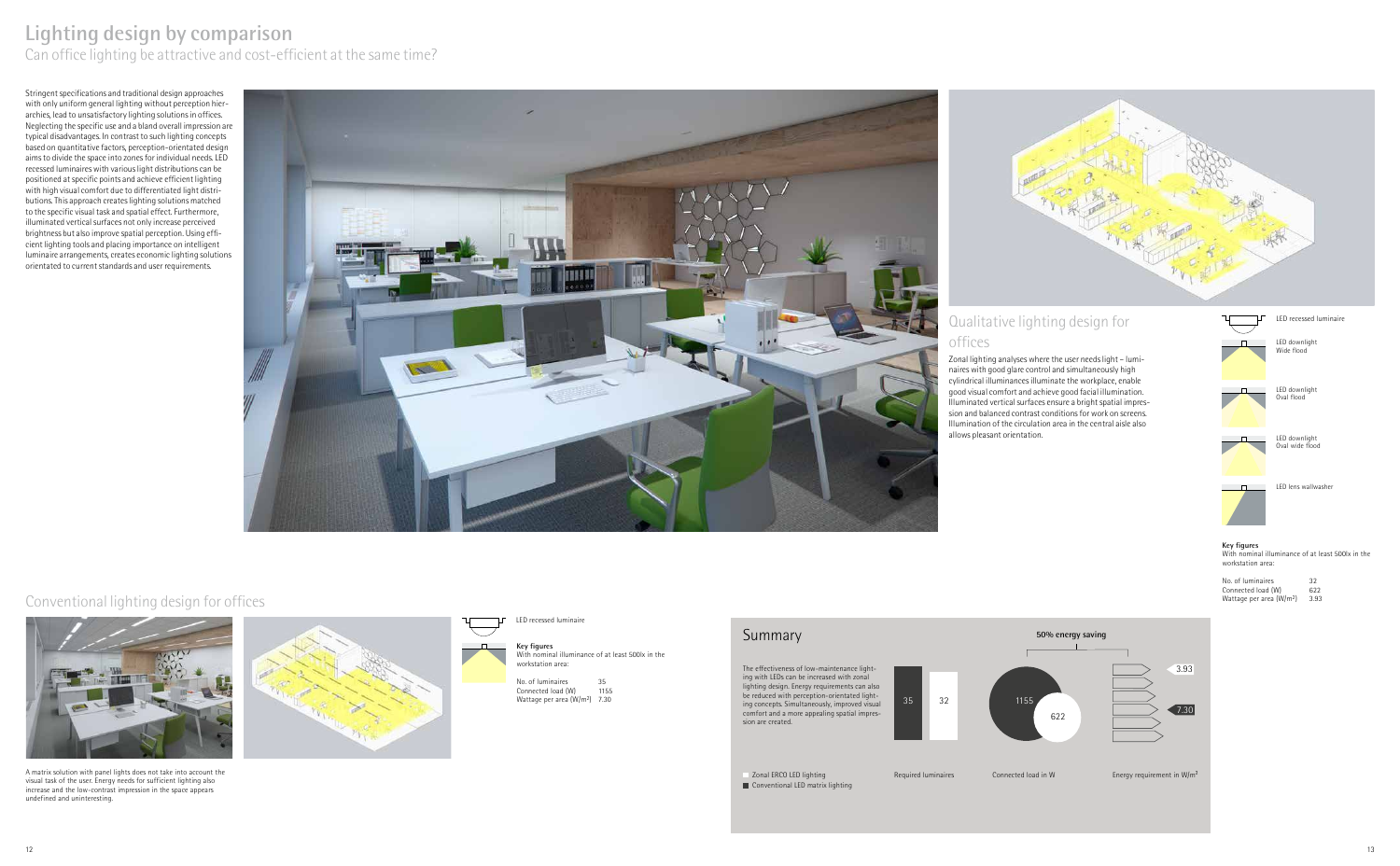

## **Light is the fourth dimension of architecture**

Efficient visual comfort as a strategy for office lighting

### **Qualitative lighting design**

The fact that current office planning places employees with their specific tasks and individual needs in the centre requires a new, qualitative approach to lighting design. ERCO has been working with this idea for more than half a century – dividing a space into zones using lighting with good glare control and aligned specifically to individual tasks complies to this requirement. At the same time, all energy efficiency requirements are met.

#### **Vertical lighting**

Vertical lighting determines the spatial perception of people to 80% – and therefore influences our sensitivity to brightness much more strongly than light on horizontal planes. In areas surrounding office workstations, vertical lighting significantly increases visual comfort by balancing the contrasts between a backlit monitor and its visual surroundings, thus in turn preventing eye fatigue. In the prestigious areas of an office building it also creates an inviting, generously-dimensioned spatial impression.

### **Effective lighting technology**

Only high-performance, precise optical systems enable zonal lighting and ERCO offers specialised light distributions within a luminaire range to illuminate only the required surfaces. Designers can also select recessed luminaires with up to five different characteristics. As a result, lighting with ERCO is particularly efficient and effective.



#### **Intelligent control**

With in-house developed control gear ERCO provides interfaces for various control technologies, such as DALI and Casambi Bluetooth. In office applications this enables the use of presence sensors for dimming or switching off the light in unoccupied rooms. Twilight switches or daylight sensors can also be integrated to enable light scenes to be called up in accordance with available levels of daylight.



#### **Efficient LED technology**

The leading role adopted by ERCO in architectural lighting with LEDs is based on the decision to expand the company's optoelectronics expertise. Due to in-house development ranging from LED PCBs and electronics to thermal management, ERCO has complete control over the features of all products. In practice this means perfect quality of light for uniform, glare-free office lighting, and lumen maintenance exceeding market standards for maximum durability.









ERCO sees light as the fourth dimension of architecture. Our vision is to make a positive contribution to society and architecture. We aim to achieve this by offering lighting solutions which create high-quality work surroundings that provide visual comfort and simultaneously comply with maximum demands for resource-protecting energy efficiency. The basis for this is Efficient Visual Comfort (EVC) – our strategy for seamlessly connecting sustainable design approaches with innovative product technology. To fulfil this ambitious aspiration we have formulated five quality criteria.



## **Summary: holistic designs with ERCO**

ERCO supports lighting designers in offering holistic lighting solutions to construction authorities, users and operators. We consider both the technical interests of engineers and the design ambitions of architects when defining the lighting strategy, arranging luminaires or specifying the details of individual luminaires. Lighting office buildings with ERCO means:

- **1** Zonal, standard-compliant architectural lighting for attractive work surroundings.
- **2** Reliable, durable luminaires for safe planning and cost-efficient operation.
- **3** Vertical lighting and good glare control for high visual comfort at workstations.

### **Project support from the start of construction**

ERCO views support during building projects in a holistic way. Our lighting consultants offer extensive support with the individual analysis of a project, in project management, with overall costs and for long-term use. Our advice ranges from abstract concepts to specific lighting.

### **Solving lighting tasks in a perceptionorientated way**

ERCO provides support with efficient luminaire arrangements and demonstrates the benefits of qualitative lighting design for users and building operators.

### **Efficiently planning lighting tools**

During detailed planning, ERCO supports lighting designers when selecting the luminaire, with specific design and technology aspects and when commissioning the lighting installation.

### **Your design process with ERCO: The added value for creative and technical designers:**

### **Zonal lighting design for indoors and outdoors**  Optimised cost-efficiency and individual quality of light

### **Sustainable product quality**

Innovative technology and dependable operation for maximum service life

### **From building concept to operation**

Diverse inspirations in the concept phase and extensive guarantee coverage and services for worry-free operation

### **Offices with efficient visual comfort**

Precise photometrics for low energy costs and avoidance of glare at the place of work

### **Quality of light at the workplace**

Assessment of the light effect and clarification of technical details in the showroom or on site

### **Extensive design tools**

Data for luminaire arrangements and light simulations achieve energy savings and planning certainty



### **Outstanding product quality**

In-house developed control gear and timeless design for maximum precision

#### **Consistent luminaire system**

Excellent product design and compatibility throughout for aesthetic added value and flexibility

#### **Detailed luminaire information**

Photometric data and diagrams for high planning certainty and reliable implementation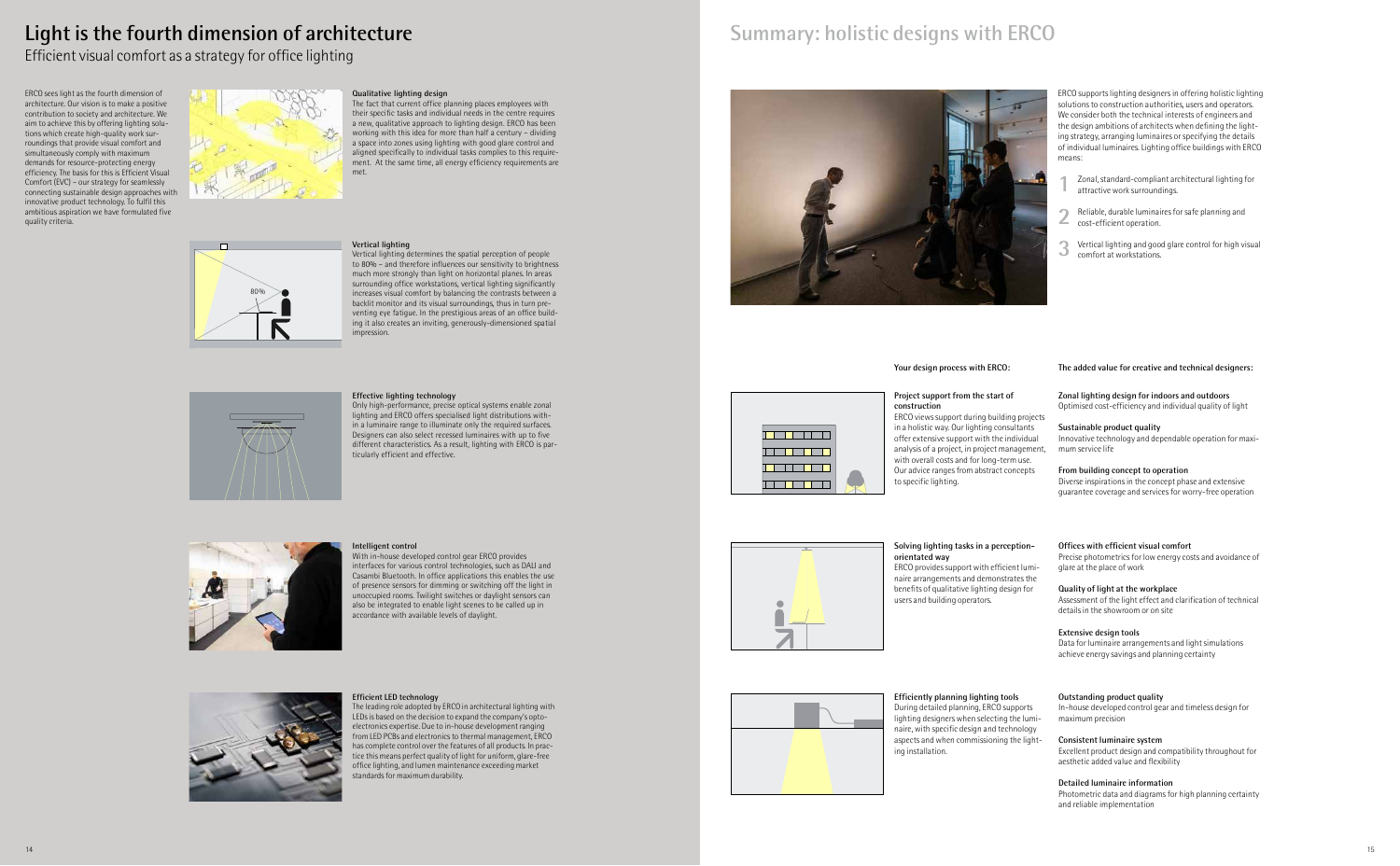

The possibilities are almost limitless for supporting people in their work or other activities with light, structuring or displaying architecture with light and modelling objects. For this purpose ERCO develops lighting tools that efficiently generate precise light for any spatial situation and dimen sion. ERCO LED luminaires are integrated into the consistent luminaire system of the complete program. The most obvious feature of this is the clear, functional design of the product ranges that enables any combination of products and types. The core of the luminaire system however consists of photo metric features – differentiated light distributions according to the office task, a classification into lumen classes and identical light colours. During commissioning the lighting tools also provide reliable mounting options and predefined control interfaces. Lighting designers can randomly combine ERCO LED lighting tools to also solve complex lighting tasks without needing to compromise on the quality of light, flexi bility and interior design.

For an overview of products suitable for offices and office buildings, see: www.erco.com/work



### **ERCO lighting tools** Systematically efficient office luminaires

**The ideal measure** As recessed, surface-mounted and pendant luminaires, exten sive premium product ranges such as Quintessence offer designers flexibility for any architectural situation: in all prestigious areas the complete range of visual tasks can be solved with highest-quality downlights, directional lumi naires and wallwashers for emphasising the architectural appearance and simultaneous ly providing maximum visual comfort.





### **Purist design**

Lighting tools such as Skim are suitable for lower budgets. With a diversity of versions as down lights or surface-mounted lumi naires the product range brings together visual comfort with maximum cost-efficiency and a concise design. The luminaires are therefore the ideal solution for areas with a variety of appli cations.





Bollard luminaires ensure the glare-free illumination of paths, steps and open areas. They thus guarantee customers or employ ees a sense of safety on their way from the car park to the office. Thanks to Dark Sky tech nology, lighting tools such as Castor prevent light being emit ted above the horizontal line. This ensures high visual comfort in the dark.

#### **Discreet and precise** Recessed luminaires merge into the background in favour of their lighting effect in the space. In combination with special distributions such as the oval wide flood of Compar, modern, minimalist ceiling designs are possible not only in prestigious areas but also above office workstations.

| <b>1 41 41 41 41 41 41 41 41 41 41 41 41</b> |  |  |  |  |  |
|----------------------------------------------|--|--|--|--|--|
|                                              |  |  |  |  |  |
|                                              |  |  |  |  |  |
|                                              |  |  |  |  |  |

#### **Individual light**

Easily positioned, no glare and dimmable – light at workplaces must meet individual needs. ERCO task lights such as Lucy achieve this with flexible appli cations and a striking design that emphasises the company's corporate identity.



#### **Lighting effects for buildings**

Robust spotlights such as Gecko enable a high level of design flexibility for facades and out door objects due to a wide range of light distributions, lumen values and mounting options. Precise accents empha sise architectural elements and draw the eye towards building entrances. In this way office buildings are transformed into landmarks.



**Efficient general lighting** Different lumen packages, light distributions and control methods enable lighting design ers to also develop versatile, perception-orientated lighting concepts using product ranges such as Jilly in cost-oriented projects. In such situations the wide luminaire spacing reduces investment and installation costs.



### **Flexibility and visual comfort**

By uniting the lighting technol ogy of downlights with the flex ibility of track luminaires, highly flexible, standard-compliant office lighting on ceilings is now being created. Jilly downlights for track achieve high visual comfort thanks to good glare control, and at the same time provide sufficient brightness at the office workstation due to high luminous flux.

### **Lighting tools according to your needs**

We offer you extensive options for individualising standard products in the form of "ERCO individual", as well as providing support for the development of sophisticated special luminaires.

Do you have special needs? Simply contact us! www.erco.com/individual





### **Human Centric Lighting**

Just as outdoor colour tempera tures change continuously dur ing the day, the colour temper ature of the indirect lighting of Jilly pendant luminaires can be adjusted, for example to support lighting concepts for Human Centric Lighting needs.